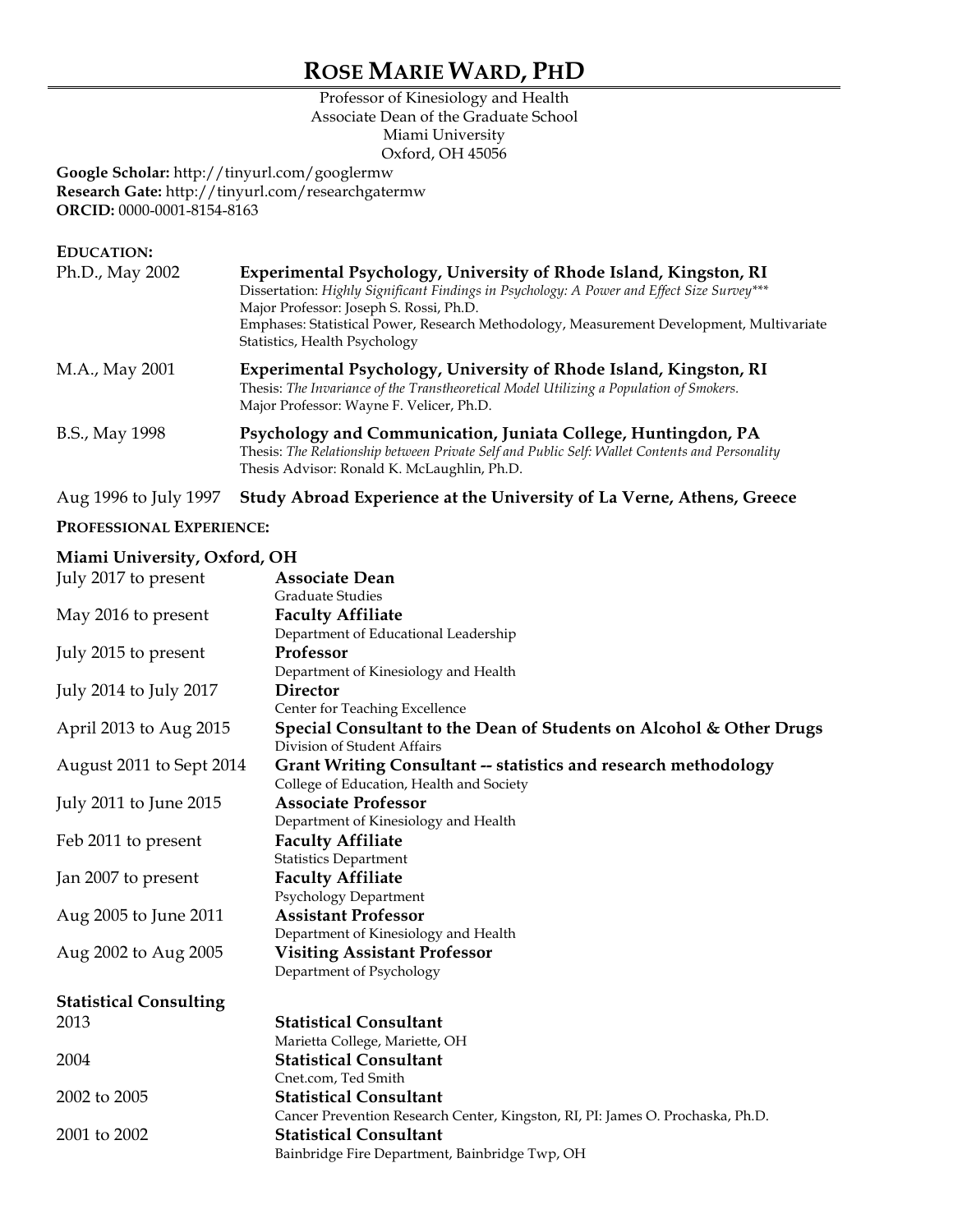| 2000 to 2002              | <b>Statistical Consultant</b>                                                          |  |
|---------------------------|----------------------------------------------------------------------------------------|--|
|                           | Women and Infants Hospital, Providence RI                                              |  |
| 2000 to 2001              | <b>Statistical Consultant</b>                                                          |  |
|                           | Attleboro School District, Attleboro, MA                                               |  |
| 1999 to 2002              | <b>Statistical Consultant, Intervention Specialist</b>                                 |  |
|                           | Pro-Change Behavior Systems, Kingston, RI                                              |  |
| 1999 to present           | <b>Statistical Consultant, Student Theses and Dissertations</b>                        |  |
|                           | Ball State University, Bowling Green State University, Miami University, University of |  |
|                           | Rhode Island, West Virginia University, Wright State                                   |  |
| <b>Research Positions</b> |                                                                                        |  |
| June 2011                 | <b>Visiting Scholar</b>                                                                |  |
|                           | Penn State University, State College, PA, Prevention Research Center                   |  |
|                           | Rob Turrisi, Kim Mallett, Michael Cleveland                                            |  |
| May 2008 to present       | <b>Adjunct Faculty</b>                                                                 |  |
|                           | West Virginia University, Morgantown, WV, Psychology Department                        |  |
| Jan 2002 to July 2002     | <b>Pre/Post Doctoral Fellow</b>                                                        |  |
|                           | University of Rhode Island, Kingston, RI                                               |  |
|                           | Cancer Prevention Research Center, Director: James O. Prochaska, Ph.D.                 |  |
| 1999 to 2001              | <b>Graduate Research Assistant</b>                                                     |  |
|                           | University of Rhode Island, Kingston, RI, Cancer Prevention Research Center            |  |
|                           | Director: James O. Prochaska, Ph.D., Asst. Director: Wayne F. Velicer, Ph.D.           |  |
| 1998 to 1999              | <b>Graduate Research Assistant</b>                                                     |  |
|                           | University of Rhode Island, Kingston, RI                                               |  |
|                           | Department of Psychology, Advisor: Mark Wood, Ph.D.                                    |  |
| May 1996 to Aug 1996      | <b>Psychological Services Assistant</b>                                                |  |
|                           | State Correctional Institute, Smithfield, PA                                           |  |
|                           |                                                                                        |  |

#### **AWARDS AND FORMAL RECOGNITION FOR TEACHING**

Miami University Alumni Effective Educator Award, September 2015. Ohio Magazine's Excellence in Education Award, December 2013. Greater Cincinnati Consortium of Colleges and Universities Teaching Award, 2013. Honored Professor, Associated Student Government, Miami University, 2006-2013 (every year for 7 years), 2015, 2016, 2017. CASE, Professor of the Year Nomination by Miami University, January 2013. Knox Excellence in Teaching Award, Highest teaching award at Miami University, December, 2012. Finalist for the Knox Excellence in Teaching Award, Miami University, April 2012. Top 100 Faculty and Staff, Miami University, May 2011, 2012, 2013, 2014, 2015. Commendation for influence on students, Miami University, 2010, 2011, 2012, 2013, 2014, 2015, 2016. Teaching Excellence Award, CELTUA, Miami University, December 2011. Finalist for the Knox Excellence in Teaching Award, Miami University, April 2011. Nominated for the Excellence in Graduate Teaching and Mentoring Award, March 2011. Excellence in Teaching Award, The National Society of Leadership and Success, February 2011. Nominated for the Delp Teaching Award, Division of Education, Health, and Society, January, 2010, 2011. Distinguished Professor Award, Gamma Phi Beta and Sigma Phi Epsilon, November 2010. Honored professor, Associated Student Government, Miami University, April 2010 – Top Five Finalist. Women's Leadership Award, Miami University Women's Center, April 2007. Nominated for the National Society of Collegiate Scholar's Faculty of the Year Award, Spring 2006. Psychology Professor of the Year, Psi Chi, Miami University, 2005. Outstanding Professor Award, Delta Gamma, Miami University, 2004.

#### **University Honors,\* Arts & Science Dean Scholar, and Department<sup>+</sup> Honors Theses** (*n =* 38 since 2004)

| <i>Student</i>      | Graduation | Department, role.                                | <i><u>Outcome</u></i> |
|---------------------|------------|--------------------------------------------------|-----------------------|
| Rachel Ronau        | 2014       | Zoology, senior thesis advisor.                  | PR, P                 |
| Stephanie Babiarz   | 2013       | Kinesiology, senior thesis advisor.              | PR, NCP, G            |
| Marissa Nocera      | 2013       | Kinesiology, LEAF award advisor.                 | PR, G                 |
| Amanda Smith+       | 2013       | Psychology, departmental honors thesis advisor.  | PR. G                 |
| Samantha Carson*    | 2012       | Zoology, undergraduate honors thesis advisor.    | PR. G                 |
| Kelsey Fath+        | 2012       | Psychology, departmental honors thesis advisor.  | PR, NCP, G            |
| K. Jean Kleimeyer*+ | 2011       | Psychology, undergraduate honors thesis advisor. | PR, G                 |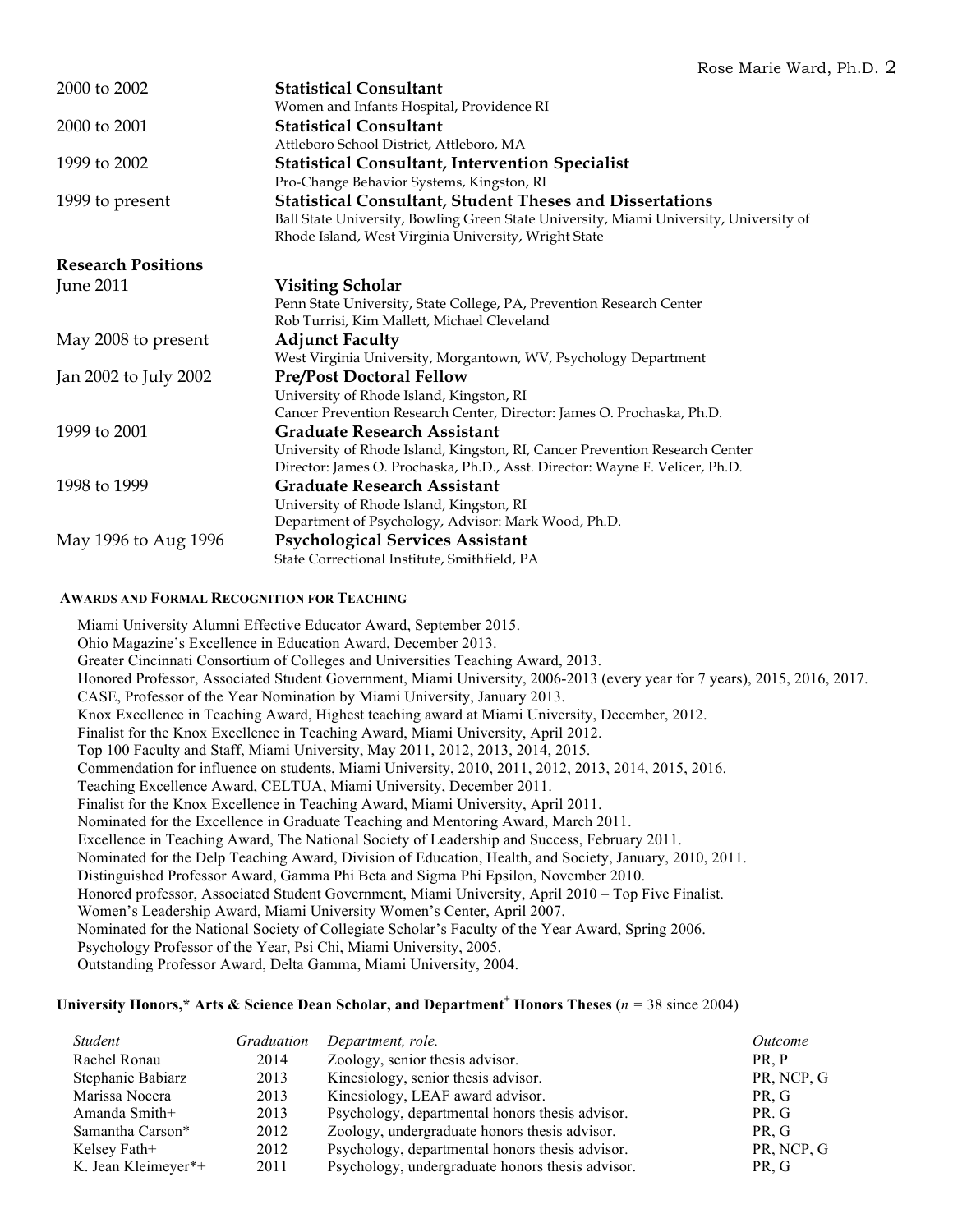| Samantha Smart+      | 2011 | Psychology, departmental honors thesis advisor.              |               |
|----------------------|------|--------------------------------------------------------------|---------------|
| Kristen Altenau\$*+  | 2010 | Psychology, undergraduate honors thesis advisor.             | PR, NCP       |
| Jessica Heilman*     | 2010 | Psychology, undergraduate honors thesis advisor.             | PR, G         |
| Jennifer Kollman+    | 2010 | Psychology, departmental honors thesis advisor.              | PR, G         |
| Angela Sberna*       | 2010 | Dietetics, university honors thesis advisor.                 | PR, G         |
| Kyle Wonser*         | 2010 | English, undergraduate honors thesis advisor.                | PR, G         |
| Erika Kelley         | 2009 | Psychology, undergraduate honors thesis committee member.    |               |
| Emily Lambrecht      | 2009 | Psychology, undergraduate honors thesis committee member.    |               |
| Paige Lembeck*+      | 2009 | Psychology, undergraduate honors thesis advisor.             | <b>PR</b>     |
| Katherine Beavis*\$+ | 2008 | Psychology, undergraduate honors thesis advisor.             | PR, NCP, G    |
| Maggie Heffernan\$+  | 2008 | Psychology, departmental honors thesis advisor.              | PR, NCP, G    |
| Matthew Mosconi+     | 2008 | Psychology, departmental honors thesis advisor.              | PR, NCP, G    |
| Lauren Rosing\$+     | 2008 | Psychology, departmental honors thesis advisor.              | PR, NCP, G    |
| Jamie Calobrisi+     | 2007 | Psychology, departmental honors thesis advisor.              | PR, NCP, G    |
| Jenna Crockett       | 2007 | PHS, Student Achievement in Research and Scholarship mentor. | <b>PR</b>     |
| James Doolittle*+\$  | 2007 | Psychology, undergraduate honors thesis advisor.             | PR, NCP, G    |
| Kathryn Harlow+      | 2007 | Psychology, departmental honors thesis advisor.              | PR, NCP, G    |
| Savannah Heilman*+   | 2007 | Communication, undergraduate honors thesis advisor.          | PR, G         |
| Lindsay Johns+\$     | 2007 | Psychology, departmental honors thesis advisor.              | PR, NCP, G    |
| Shana McCormick+     | 2007 | Psychology, undergraduate honors thesis advisor.             | PR, NCP, G    |
| Laura Barnet*        | 2006 | Marketing, undergraduate honors thesis advisor.              |               |
| Justine Lelchuk*     | 2006 | Marketing, undergraduate honors thesis advisor.              |               |
| Nichole Scaglione+   | 2006 | Psychology, departmental honors thesis advisor.              | PR, NCP, G    |
| Celinda Stevic+\$    | 2006 | Psychology, departmental honors thesis advisor.              | PR, NCP, P, G |
| John Weilnau+        | 2006 | Psychology, departmental honors thesis advisor.              | PR, NCP, G    |
| Molly Haban+\$       | 2005 | Psychology, departmental honors thesis advisor.              | PR, G         |
| Jessica Johnson*+    | 2005 | Psychology, undergraduate honors thesis advisor.             | PR, G         |
| Corrine Marr+        | 2005 | Psychology, undergraduate honors thesis advisor.             | PR, G         |
| Jill Okamoto*+\$     | 2005 | Psychology, undergraduate honors thesis advisor.             | PR, G         |
| Jessica Keel*+       | 2004 | Psychology, undergraduate honors thesis advisor.             | PR, G         |
| Matthew Rogers+      | 2004 | Psychology, departmental honors thesis advisor.              | PR, G         |

**NOTE:** PR=refereed presentation, NCP=National Conference on Undergraduate Research Proceedings Publication, P=refereed publication, G=internal grant

**Additional outcomes:** Multiple students have received the Presidential Distinguish Service Award (e.g., Jennifer Kelleher, Rachel Ronau, Halle Popson, Lauren Rosing, Stephanie Babiarz, Katherine Beavis), the Provost Award (e.g., Mathew Giffin, Jim Doolittle, Jill Okamoto, Teresa Schwendler), the LEAF award (Marissa Nocera), University Summer Scholars (e.g., Lamuel Bean, Dana Nocera, Nate Fister, Charlie Greener, Rachel Ronau, Abby Dierks, Jenny Kollman, Kristen Altenau, Katherine Beavis, Lauren Rosing, Jim Doolittle), University Presentation Awards (For example, 21 students received it in 2014), Undergraduate Research Awards, Distinguish Honors from the University Honors program, and Departmental Honors.

| <b>GRADUATE/PROFESSIONAL EXAMS, THESES, AND DISSERTATIONS</b> |                                               |  |
|---------------------------------------------------------------|-----------------------------------------------|--|
|                                                               | $1 \quad 1 \quad \Delta \wedge \wedge \wedge$ |  |

Graduate Status: A (December 14, 2005) B (September, 2003)

#### **Summary of Graduate Thesis and Dissertation Committees at Miami University**

|                                                | $#$ Completed | $#$ Current |
|------------------------------------------------|---------------|-------------|
| Masters Students -- Thesis Advisor             | 21            |             |
| Masters Students -- Thesis Committee Member    | 27            |             |
| Masters Students -- Exit Oral Committee Member | 16            |             |
| Masters Students – Practicum Chair             |               |             |
| Comprehensive Exam Committee Member            |               |             |
| Doctoral Student – Dissertation Advisor        |               |             |
| Doctoral Student Committee Member              | 19            |             |

## **RESEARCH, SCHOLARSHIP, AND CREATIVE ACHIEVEMENTS**

## **BOOK CHAPTERS/ENCYCLOPEDIA CHAPTERS**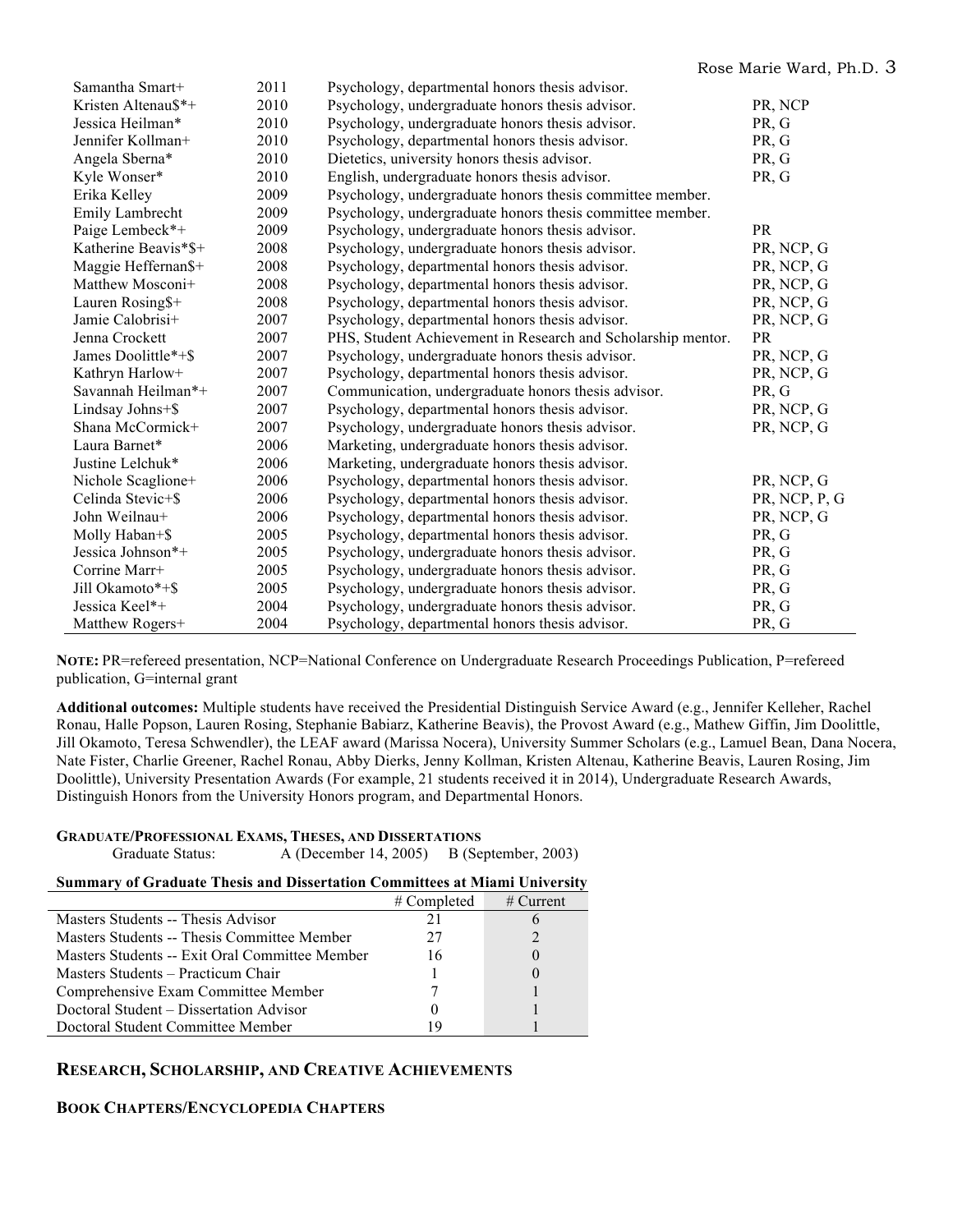#### Rose Marie Ward, Ph.D. 4

- Budd, K. M., Van Gundy, A., Muschert, G. W., & **Ward, R. M.** (2016). Campus sexual assault: Addressing a systematic social problem in the United States. Invited book chapter in *Agenda for Social Justice: Solutions 2016*.
- Kerig, P. K., Swanson, J. A., & **Ward, R. M.** (2011). Autonomy with connection: Influences of parental psychological control on mutuality in emerging adults' intimate relationships. In P. K. Kerig, M. S. Schulz, & S. T. Hauser (Eds.), *Adolescence and beyond: Family processes in development.* New York: Oxford University Press (pp. 134- 153).
- **Ward R. M.** (2010). *True Score Theory*. N. Salkind (Ed.) Encyclopedia of Research Design, Sage Publication.

**Ward R. M.** (2010). *True Positive*. N. Salkind (Ed.) Encyclopedia of Research Design, Sage Publication.

**REFEREED JOURNAL ARTICLES** (See Research Binder Numbered Tabs)

(\* denotes graduate student contributor; \*\* denotes undergraduate student contributor)

## IN PRESS

- Ballard, K. D., Duguid, R. M.\*\*, Berry, C. W., Dey, P., Bruno, R. S., **Ward, R. M.,** & Timmerman, K. L. (*accepted*). Prior aerobic exercise prevents sitting-induced vascular dysfunction in healthy men. *European Journal of Applied Physiology*.
- Galante, M., & **Ward, R. M.** (*accepted*). Comparing weight-conscious drinking among athletes and non-athletes. *Journal of Clinical Sport Psychology.*
- Katz, M., **Ward, R. M.,** & Heere, B. (*accepted*). Explaining attendance through social network analysis: The effect of centrality and team identification on continued game attendance. *Sport Management Review.*
- Pan, X., Chahal, J., & **Ward, R. M.** (*accepted*). Quality of urban life among older adults in the world major metropolises: A cross-cultural comparative study. *Ageing and Society*.
- Raval, V. V., **Ward, R. M.,** Raval, P. H., & Trivedi, S. S. (*accepted*). Parenting influences on adolescent academic and socio-emotional functioning in urban India: The role of emotion regulation and school engagement. *International Journal of Psychology*

#### 2017

- 53. DiCesare, C.A., Adams, J. R., Claytor, R. P., **Ward, R. M.,** & Cox, R. H. (2017). Relationship between proxies for type II fiber type and resting blood presure in division I football athletes. *Journal of Strength and Conditioning Research, 11*(2), 152-157.
- 52. Galante, M.\*, & **Ward, R. M.** (2017). Female student leaders: An examination of transformational leadership, athletics, and self-esteem. *Personality and Individual Differences, 106,* 157-162. http://dx.doi.org/10.1016/j.paid.2016.11.017
- 51. Machida, M., Otten, M., Magyar, M., Vealey, R. S., & **Ward, R. M.** (2017). Examining multidimensional sportconfidence in novice and expert sport performers. *Journal of Sport Sciences, 35*(5)*,* 410-418*.* doi*:*  10.1080/02640414.2016.1167934 [2015 Impact Factor 2.142]
- 50. Taylor, E. A.,\* **Ward, R. M.,** & Hardin, R. (2017). Examination of drinking habits and motives among collegiate student athletes. *Journal of Applied Sport Management, 9*(1), 56-88.

#### 2016

- 49. Brinkman, C. S.\*\*, Weinberg, R., & **Ward, R. M.** (2016). The Big Five personality model and self-determined motivation in sport. *International Journal of Sport Psychology*, *5*,
- **48. Ward, R. M.,** Oswald, B. B. & Galante, M.\* (2016). Prescription stimulant misuse, alcohol use, and disordered eating among college students. *Journal of Alcohol and Drug Education, 60*(2), 59-80*.*
- 47. Waxman, J. P.\*, Walsh, M. S., Smith, S. T., Berg, W. P., **Ward, R. M.,** & Noyes, F. R. (2016). The effects of a 6 week neuromuscular training program on quadriceps and hamstring muscle activation during side-cutting in high school female athletes. *Athletic Training & Sports Health Care, 8*(4), 164-176*.* doi: 10.3928/19425864-20160303-03

2015

46. Messman-Moore, T. L., **Ward, R. M.,** Zerubavel, N.\*, Chandley, R. B.\*, & Barton, S. N.\* (2015). Emotion dysregulation and drinking to cope as predictors and consequences of alcohol-involved sexual assault: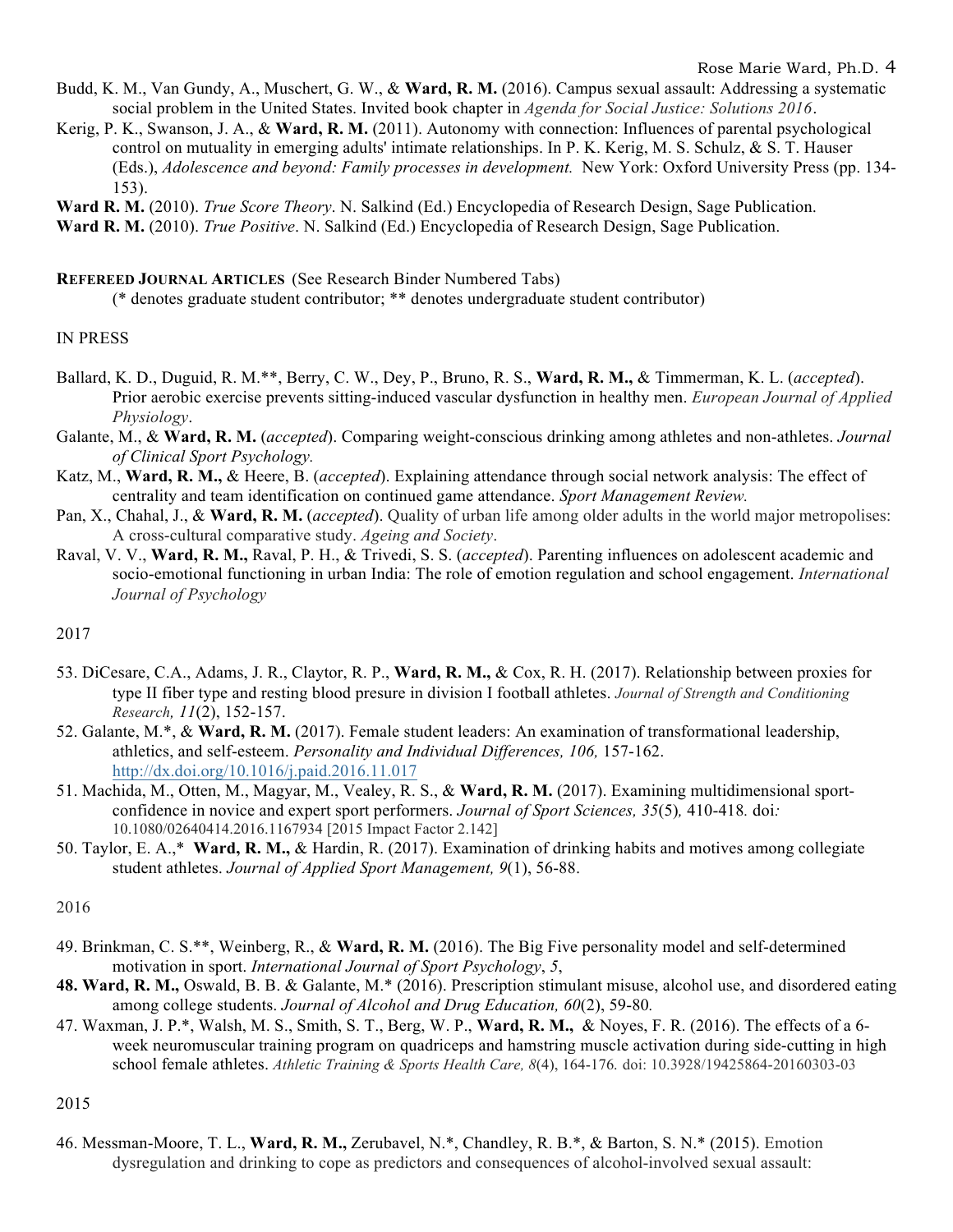Examination of short-term and long-term risk. *Journal of Interpersonal Violence, 30,* 601-621*.* doi: 10.1177/0886260514535259

- 45. Noltemeyer, A., **Ward, R. M.,** & Mcloughlin, C. S. (2015). The relationship between school suspension and student outcomes: A meta-analysis. *School Psychology Review, 44*(2), 224-240.
- 44. Pan, X.,\* & **Ward, R. M.** (2015). Factors associated with Type 2 diabetes self-management and self-rated health among middle-aged and older Chinese in mainland, China. *Social Indicators Research*. *120*, 247-260. doi: 10.1007/s11205-014-0575-0
- **43. Ward, R. M.**, Brinkman, C. S.\*, Miller, A.\*\*, & Doolittle, J. J.\*\* (2015). Development of the Intoxicated Personality Scale. *American Journal of Health Behavior, 39*(1), 3-13*.*
- **42. Ward, R. M.,** & Hay, C. (2015). Depression, coping, hassles, and body dissatisfaction: Factors associated with disordered eating. *Eating Behaviors, 17,* 14-18.
- **41. Ward, R. M.,** & Galante, M. (2015). Developing the Drunkorexia Motives and Behaviors Scale: An examination of Drunkorexia motives and behaviors. *Eating Behaviors, 18,* 66-70*.* doi:10.1016/j.eatbeh.2015.04.003
- **40 . Ward, R. M.,** Galante, M.,\* Trivedi, R.,\* & Kahrs, J.\* (2015). An examination of Drunkorexia, Greek affiliation, and alcohol consumption. *Journal of Alcohol and Drug Education, 59*(3), 48-66*.*

2014

- 39. Chandley, R. B.\*, Luebbe, A. M., Messman-Moore, T. L., & **Ward, R. M.** (2014). Anxiety sensitivity, coping motives, emotion dysregulation, and alcohol-related outcomes in college women: A moderated-mediation model. *Journal of Studies on Alcohol and Drugs, 75,* 83-92.
- 38. Coppola, A. M.,\* **Ward, R. M.,** & Freysinger, V. (2014). Communication of sport performing body ideals: Experiences of female NCAA division I college athletes. *Journal of Applied Sport Psychology*, *26,* 1-16. doi:10.1080/10413200.2013.766650
- 37. Lewis, P.\*, Kimiecik, J., Horn, T., Zullig, K. J., & **Ward, R. M.** (2014). Can becoming my self influence my health?: Exploring the effects of a eudaimonic-enhancement process on psychological indicators of well-being and physical activity. *Applied Research in Quality of Life, 9*(3), 643-665. http://link.springer.com/article/10.1007/s11482-013-9263-5
- 36. Matthews-Ewald, M., Zullig, K. J., & **Ward, R. M.** (2014). Sexual orientation and disordered eating behaviors among self-identified male and female college students. *Eating Behaviors, 15,* 441-444. doi: 10.1016/j.eatbeh.2014.05.002
- 35. Messman-Moore, T. L., & **Ward, R. M.** (2014). Emotion dysregulation and coping drinking motives in college women. *American Journal of Health Behavior, 38*(4), 553-559.

2013

- 34. Babiarz, S.\*\*, **Ward, R. M.,** & Brinkman, C. S.\* (2013). Examination of drunkorexia, excessive exercising, and extreme drinking. *Journal of Young Investigators, 25*(4), 52-56.
- 33. Brandriet, A. R.\*, **Ward, R. M.,** & Bretz, S. L. (2013). Modeling meaningful learning: Examining the relationships among cognitive, affective and psychomotor domains. *Chemistry Education Research and Practice, 14*(4), 421- 430*.* doi:10.1039/C3RP00043E
- 32. Forney, K. J.\*\*, & **Ward, R. M.** (2013). Examining the moderating role of social norms between body dissatisfaction and disordered eating in college students. *Eating Behaviors, 14,* 73-78*.*
- 31. Messman-Moore, T. L., **Ward, R. M.,** & DeNardi, K.\* (2013). The impact of sexual enhancement alcohol expectancies and risky behavior on alcohol-involved rape among college women. *Violence Against Women, 9*(4), 449-464*.* doi: 10.1177/1077801213487058
- 30. Messman-Moore, T. L., **Ward, R. M.**, & Zerubavel, N.\* (2013). The role of substance use and emotion dysregulation in predicting risk for incapacitated sexual revictimization in women: Results of a prospective investigation. *Psychology of Addictive Behaviors, 27,* 125-132. doi: 10.1037/a0031073
- 29. Raval, V. V., **Ward, R. M.**, Raval, P. H., & Trivedi, S. S. (2013). Confirmatory and exploratory factor analysis of Parental Authority Questionnaire in urban India. *Journal of Child and Family Studies*, *22*(5), 707-718.
- 28. Snow, N. L.\*\*, **Ward, R. M.,** Becker, S. P.\*, & Raval, V. V. (2013). Measurement invariance of the Difficulties in Emotion Regulation Scale in India and the United States. *Journal of Educational and Developmental Psychology, 3,* 147-157. doi: 10.5539/jedp.v3n1p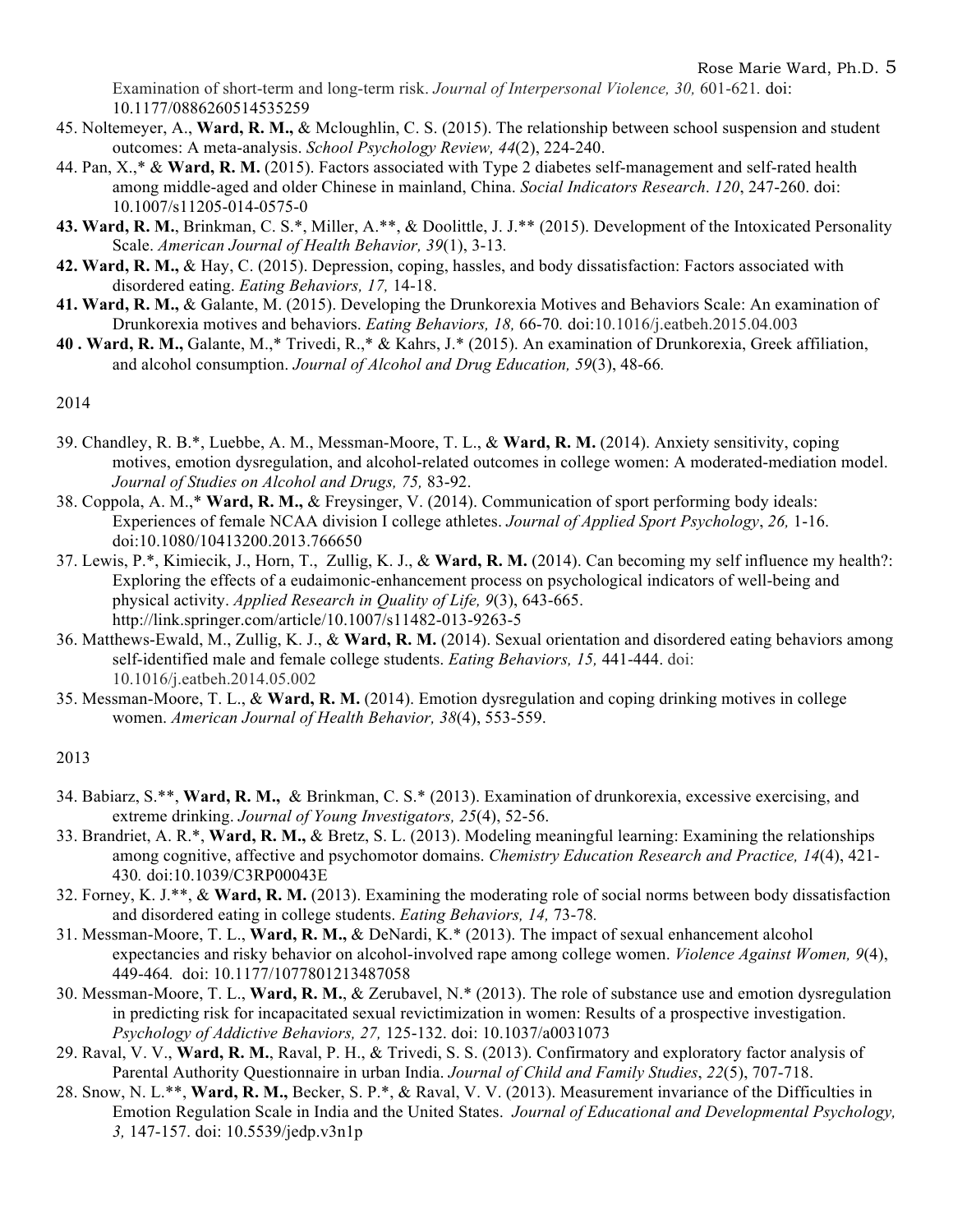- 27. Steffes, G.\*\*, Megura, A.,\*\* Adams, J.,\*\* Claytor, R., **Ward, R. M.,** Horn T. S., & Potteiger, J. A. (2013). Prevalence of metabolic syndrome risks factors in high school and NCAA division I football players. *Journal of Strength and Conditioning Research, 27* (7), 1749-1757. doi: 10.1519/JSC.0b013e31827367cd
- **26. Ward, R. M.,** Bonar, R. N.,\* Taylor, E. A.,\* Witmer, K.,\* Brinkman, C. S.,\* Cleveland, M., & Messman-Moore, T. L. (2013). Thursday drinking and academic load among college women. *Journal of Studies on Alcohol and Drugs, 74,* 941-949.
- **25. Ward, R. M.,** Cleveland, M. J., & Messman-Moore, T. L. (2013). Latent class analysis of college women's Thursday drinking. *Addictive Behaviors, 38*(1), 1407-1413.

2012

- 24. Eckerle, J. J.\*, Berg, W. P., & **Ward, R. M.** (2012). The effect of load uncertainty on anticipatory muscle activity in catching. *Experimental Brain Research, 220,* 311-318.
- 23. Kerig, P. K., Vanderzee, K. L.\*, **Ward, R. M.,** & Becker, S. P.\* (2012). Deconstructing PTSD: Symptom clusters as mediators of the relationships between traumatic experiences and mental health problems among delinquent youth. *Journal of Child and Adolescent Trauma, 5*, 129-144.
- 22. Machida, M.\* **Ward, R. M.,** & Vealey, R. S. (2012). Predictors of sources of self-confidence in collegiate athletes. *International Journal of Sport and Exercise Psychology, 10*(3), 172-185*.* doi: 10.1080/1612197X.2012.672013
- 21. Matthews, M. R.\*, Zullig, K. J., **Ward, R. M.,** Horn, T., & Huebner, E. S. (2012). An analysis of specific life satisfaction domains and disordered eating among college students. *Social Indicators Research, 107* (1), 55-69*.*
- **20. Ward, R. M.,** Matthews, M.\*, Weiner, J. L., Hogan, K. A.\*, & Popson, H. C.\* (2012). Alcohol and sexual consent scale: Development and validation. *American Journal of Health Behavior, 36* (6), 746-756*.*
- **19. Ward, R. M.,** & Weiner, J. L. (2012). Follow the leader: Examining leadership characteristics, alcohol use, and hooking up among college students. *The Open Journal of Leadership, 1* (2), 5-11.

2011

- 18. Walker, D. P.\*, Messman-Moore, T. L., & **Ward, R. M.** (2011). Number of sexual partners and sexual assertiveness predict sexual victimization: Do more partners equal more risk? *Violence and Victims, 26* (6)*,* 774-787.
- **17. Ward, R. M.,** & Schielke, H. J.\* (2011). Assessing the predictive ability of the Transtheoretical Model's heavy episodic drinking constructs among a population of underage students. *Substance Use and Misuse, 46,* 1179-1189.
- **16. Ward, R. M.,** Schnieder, M., & Kiper, J. (2011). The development and validation of a general quantitative literacy assessment. *Numeracy, 4* (2), 1-19.
- 15. Zullig, K. J., Teoli, D.\* & **Ward, R. M.** (2011). Not all developmental assets are related to positive health outcomes in college students**.** *Health and Quality of Life Outcomes, 9* (52)*.* http://www.hqlo.com/content/9/1/52 doi:10.1186/1477-7525-9-52

2010

**14. Ward, R. M.,** Popson, H. C.\*, & DiPoalo, D. G. (2010). Defining the alpha female: A female leadership measure. *Journal of Leadership and Organizational Studies, 17,* 309-320.

2009

- 13. Kerig, P., **Ward, R. M.,** Vanderzee, K.,\* & Arnsen Moeddel, M.\* (2009). Posttraumatic stress as a mediator of the relationship between trauma and mental health problems among juvenile delinquents. *Journal of Youth and Adolescence, 38,* 1214-1225.
- 12. Massie, J.B., Strang, A.J.\*, & **Ward R. M.** (2009). Employer perceptions of the academic preparation of entry-level certified athletic trainers*. Athletic Training Education Journal, 4*(2), 70-74.
- 11. Messman-Moore, T. L., **Ward, R. M.**, & Brown, A. L.\* (2009). Substance use and PTSD symptoms impact the likelihood of rape and revictimization in college women. *Journal of Interpersonal Violence. 24,* 499-521.
- 10. Sibley, B., **Ward, R. M.,** Yazvac, T, Potteiger, J., & Zullig, K. J. (2009). Making the grade with diet and exercise. *Journal of Scholarship and Practice*, *5*, 38-45.
- **9. Ward, R. M.,** DiPaolo, D. G., & Popson, H. C.\* (2009). College student leaders: Meet the alpha female. *Journal of Leadership Education*, *7*, 100-117.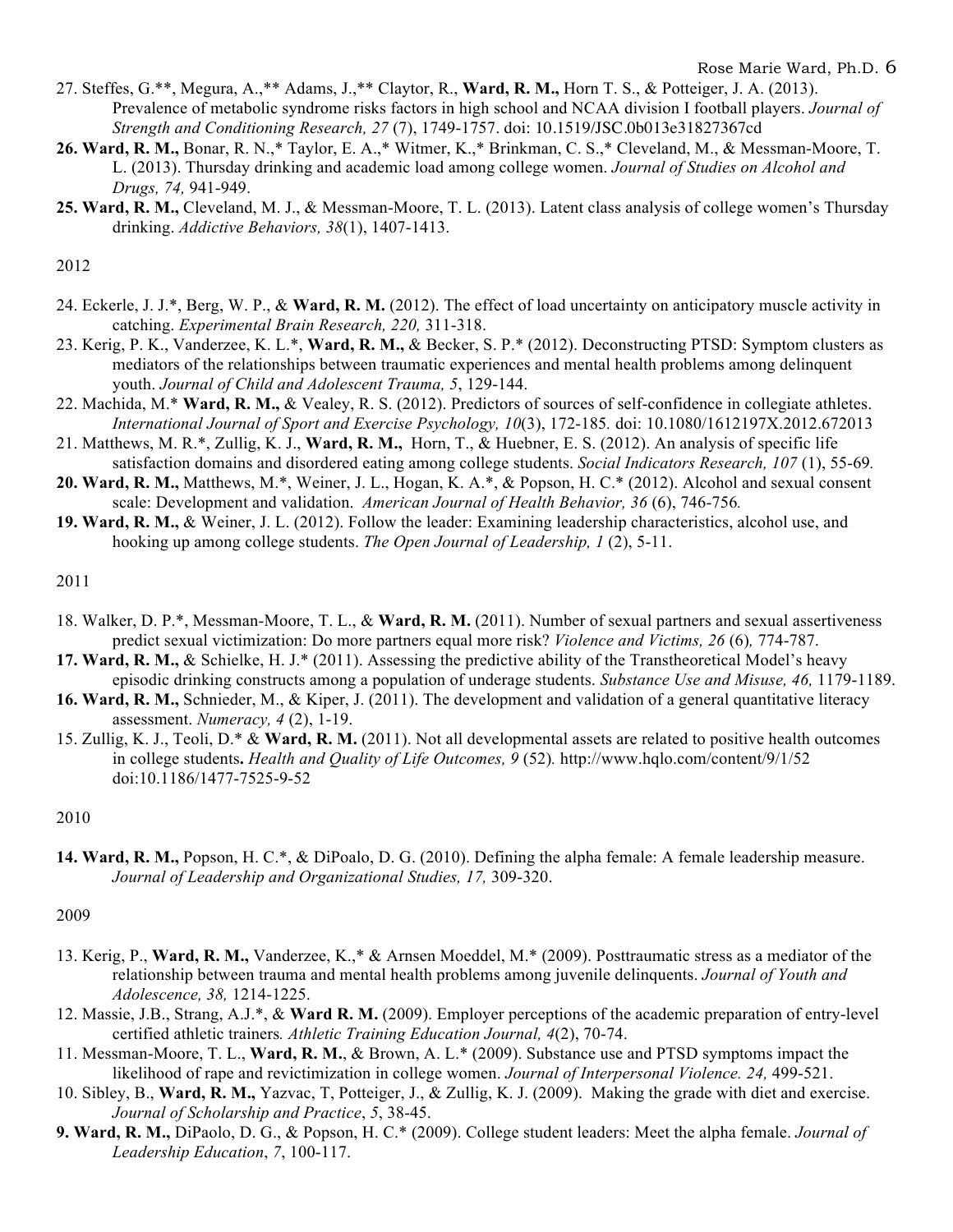8. Zullig, K. J., **Ward, R. M.**, King, K. A., Patton, J. M., & Murray, K. A. (2009). Testing the feasibility of developmental asset measures on college students to guide health promotion efforts. *Assessment*, *16,* 31-42.

# 2008

- 7. Stevic, C. R.\*\*, & **Ward, R. M.** (2008). Initiating personal growth: The role of recognition and life satisfaction on the development of college students*. Social Indicators Research*, *89*, 523-534.
- **6. Ward, R. M.,** & Dixon, L. (2008). The first year research experience: Miami University's Scholastic Enhancement Program – Undergraduate Research Option. *Council on Undergraduate Research Quarterly, 29,* 37-40.

# 2007

5. Ubbes, V.A. & **Ward, R.M.** (2007). Design of a conceptual model for the study of education, health, and communication: Professional preparation issues. *Californian Journal of Health Promotion*, *5*(1), 30-38. http://www.csuchico.edu/cjhp/5/1/030-038-ubbes.pdf

# 2006

- 4. Gazabon, S. A., Morokoff, P., Harlow, L. L., **Ward, R. M.**, & Quina, K. (2006). Applying the Transtheoretical Model to ethnically diverse women at risk for HIV. *Health Education & Behavior Online,* published May 31, 2006. In print *Health Education & Behavior, 34*(2), 297-314. (2007)
- 3. Zullig, K. J., **Ward, R. M.,** & Horn, T. (2006). The association between spirituality, religiosity, and life satisfaction: the mediating role of self-perceived health. *Social Indicators Research, 79*, 255-274.

## 2005

2.Velicer, W. F., Keller, S., Friedman, R. H., Fava, J. L., Gulliver, S. B., **Ward, R. M.,** Ramelson, H., Prochaska, J. O., Robins, A. G., & Cottrill, S. D. (2005). Comparing participants and non-participants recruited for an effectiveness study of nicotine replacement therapy. *Annals of Behavioral Medicine, 29,* 181-191.

## 2004

**1.Ward, R. M**., Velicer, W. F., Rossi, J. S., Fava, J. L., & Prochaska, J. O. (2004). Factorial invariance and internal consistency for the decisional balance inventory--short form. *Addictive Behaviors, 29,* 953-958.

# **CONFERENCE PROCEEDINGS ARTICLES WITH UNDERGRADUATES (***n* **= 70)**

- Caba, A.\*\* & **Ward, R. M.** (2017). Exploring the relationship between body image and alcohol consumption among sorority members and non-members. *Proceedings of the National Conference on Undergraduate Research, 30,*
- Fuhr, A.\*\* & **Ward, R. M.** (2017). The effect of chronotype on alcohol consumption among college students. *Proceedings of the National Conference on Undergraduate Research, 30,*
- Kelleher, J.\*\* & **Ward, R. M.** (2017). Health or harm?: The role of fitness technology on safe drinking choices. *Proceedings of the National Conference on Undergraduate Research, 30,*
- Roberts, L. D.\*\* & **Ward, R. M.** (2017). Unusual alcohol consumption methods and risky drinking. *Proceedings of the National Conference on Undergraduate Research, 30,*
- Wyand, S.\*\* & **Ward, R. M.** (2017). Are college students paying hard so that they can drink harder?. *Proceedings of the National Conference on Undergraduate Research, 30,*
- Vanderhoof, N.\*\* & **Ward, R. M.** (2017). Sexual assault victimization among varied personality types. *Proceedings of the National Conference on Undergraduate Research, 30,*
- Ziegman, J.\*\* & **Ward, R. M.** (2017). Perceived importance of alcohol and peer pressure predict alcohol consumption among college students. *Proceedings of the National Conference on Undergraduate Research, 30,*
- Kelleher, J. A\*\*, & **Ward, R. M.** (2016). Tracking drinking and diets: An examination of the co-occurrence of alcohol, drunkorexia, and fitness trackers among college students. *Proceedings of the National Conference on Undergraduate Research, 29,*  431-436.
- McDonough, M. \*\*, & **Ward, R. M.** (2016). Network centrality, perfectionism, and eating disorders among nutrition majors. *Proceedings of the National Conference on Undergraduate Research, 29,* 836-842.
- Nocera, D. \*\* & **Ward, R. M.** (2016). Exploring the link between blacking out and sexual assault via social network analysis. *Proceedings of the National Conference on Undergraduate Research, 29, 622-628.*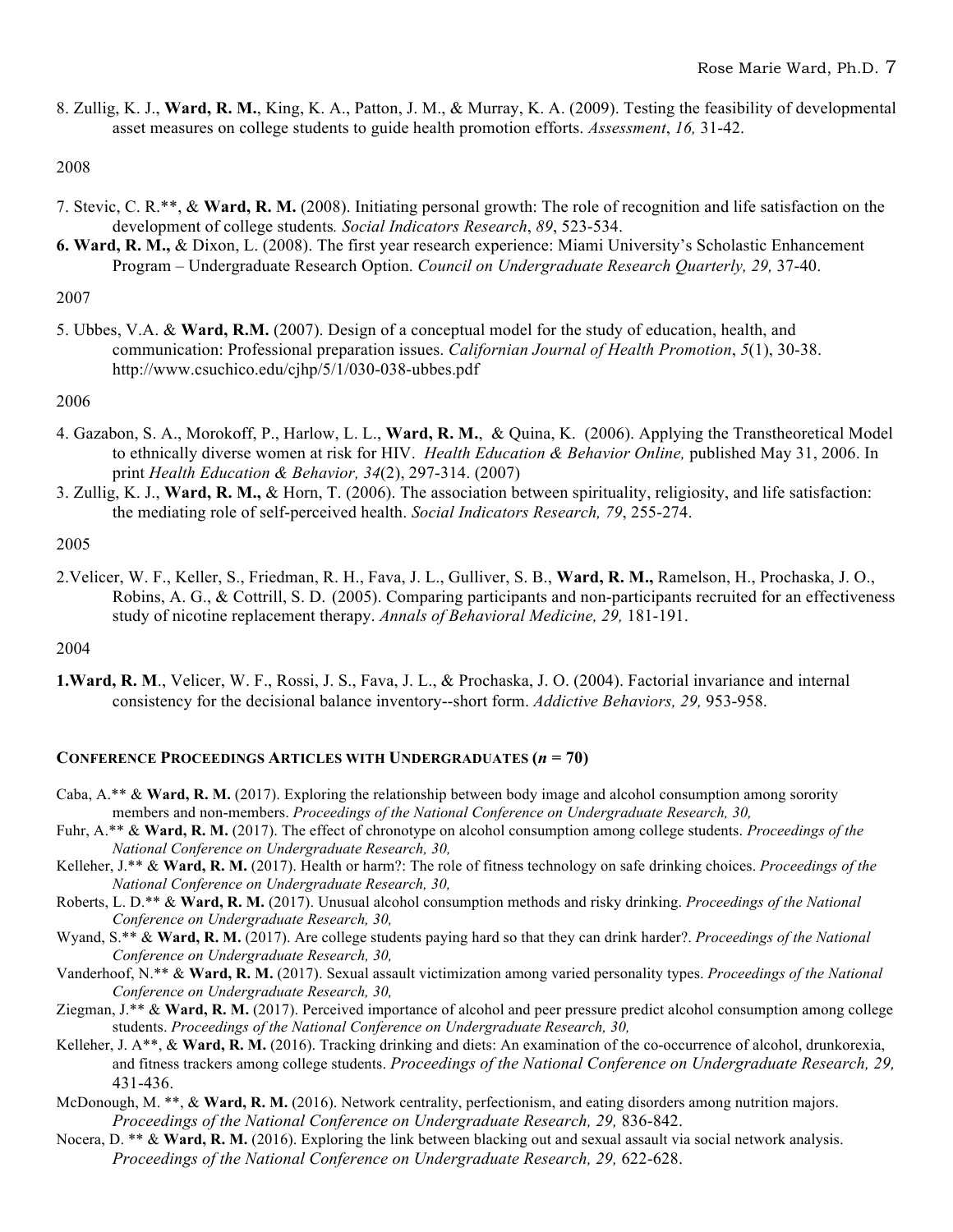- Nocera, D. M.\*\*, & **Ward, R. M.** (2015). The relationship between gulping drinks and blacking out for female college students. *Proceedings of the National Conference on Undergraduate Research, 28,* 79-83.
- Xidas, C.\*\*, & **Ward, R. M.** (2015). *A systematic review of 21st birthday and alcohol consumption literature. Proceedings of the National Conference on Undergraduate Research, 28, 394-400.*
- Xidas, V.\*\*, & **Ward, R. M.** (2015). The examination of personality traits in relation to alcohol consumption among college students. *Proceedings of the National Conference on Undergraduate Research, 28,* 893-897.
- Barnes, K.\*\*, & **Ward, R. M.** (2014). An examination of alcohol consumption and behaviors in female intercollegiate athletes and non-athletes counterparts. *Proceedings of the National Conference on Undergraduate Research, 27,*  262-264.
- Fawcett, M. D.<sup>\*\*</sup>, & Ward, R. M. (2014). The differences in hangover symptoms in beer vs. vodka drinkers. *Proceedings of the National Conference on Undergraduate Research, 27, 1038-1041.*
- Giffin, M.\*\*, & **Ward, R. M.** (2014). Reflecting the image of God: Examining spirituality's influence on negative health behaviors. *Proceedings of the National Conference on Undergraduate Research, 27, 226-230.*
- McDonough, M.\*\*, & **Ward, R. M.** (2014). Gender and BAC: A predictor of risky behavior among college students. *Proceedings of the National Conference on Undergraduate Research, 27, 25-28.*
- Nocera, D. M.\*\*, & **Ward, R. M.** (2014). Gender differences between hooking up and alcohol. *Proceedings of the National Conference on Undergraduate Research, 27,* 1114-1118.
- Parent, K.\*\*, Powers, L.\*\*, Ronau, R.\*\*, Giffin, M.\*\*, & Ward, R.M. (2014). Estimated cost of alcohol-related negative consequences in college students. *Proceedings of the National Conference on Undergraduate Research, 27,* 199-203.
- Powers, L. A.\*\*, & **Ward, R. M.** (2014). Effect of Alcohol Consumption on College Student's Academic Performance. *Proceedings of the National Conference on Undergraduate Research, 27, 192-198.*
- Ronau, R. E.\*\*, & **Ward, R. M.** (2014). Exploring college student alcohol consumption patterns using social network analysis. *Proceedings of the National Conference on Undergraduate Research, 27,* 567-573.
- Schwendler, T. R.\*\*, & **Ward, R. M.** (2014). Patterns of disordered eating and body perception among the dietetic student social network. *Proceedings of the National Conference on Undergraduate Research, 27,* 1216-1224.
- Xidas,  $V^*$ ,  $\&$  **Ward, R. M.** (2014). Sophomore = Wise Fool? The Examination of Alcohol Consumption Throughout Class Year. *Proceedings of the National Conference on Undergraduate Research, 27,* 937-941.
- Babiarz, S.\*\*, & **Ward, R. M.** (2013). Rushing to the bars: An examination of BAL and drinking motives between Greek and non-Greek college students. *Proceedings of the National Conference on Undergraduate Research, 26,*
- Buenger, D.\*\*, & **Ward, R. M.** (2013). Drinking your way to success? Correlation between academic major and drunkorexic tendencies. *Proceedings of the National Conference on Undergraduate Research, 26, 495-500.*
- Dierks, A.\*\*, & **Ward, R. M.** (2013). A risky cocktail: An examination of drunkorexia behaviors and alcohol consumption based on gender. *Proceedings of the National Conference on Undergraduate Research, 26,* 851-855.
- Giffin, M.\*\*, & **Ward, R. M.** (2013). Binge drinking and the transtheoretical model among college students. *Proceedings of the National Conference on Undergraduate Research, 26,* 95-98.
- Greener, C.\*\*, & **Ward, R. M.** (2013). Drink beer for cheer, or whiskey to get frisky. *Proceedings of the National Conference on Undergraduate Research, 26,* 654-670.
- Nocera, D. M.\*\*, & **Ward, R. M.** (2013). The truth about sorority and non-sorority drinking: Who drinks more? *Proceedings of the National Conference on Undergraduate Research, 26, 209-212.*
- Nocera, M.\*\*, & **Ward, R. M.** (2013). The relationship between Thursday drinking, BAL, and reported number of drinks consumed. *Proceedings of the National Conference on Undergraduate Research, 26,* 741-745.
- Powers, L.,\*\* & **Ward, R. M.** (2013). Students estimating their own BAL under the influence. *Proceedings of the National Conference on Undergraduate Research, 26,* 777-781.
- Ronau, R.\*\*, & **Ward, R. M**. (2013). Gender differences in alcohol-related negative consequences. *Proceedings of the National Conference on Undergraduate Research, 26,* 856-861.
- Silkworth, A.\*\*, & **Ward, R. M.** (2013). Examining the relationship between Greek life membership and alcohol-related consequences. *Proceedings of the National Conference on Undergraduate Research, 26,* 561-564.
- Smith, A.\*\*, & **Ward, R. M.** (2013). Patterns of Thursday drinking amongst college students by course load. *Proceedings of the National Conference on Undergraduate Research, 26,* 482-487.
- Babiarz, S.\*\*, & Ward, R. M. (2012). Work your cock-tail off: Calorie restriction and exercise output in college students participating in extreme drinking. *Proceedings of the National Conference on Undergraduate Research, 25,* 418- 422.
- Kinsella, A.\*\* & **Ward, R. M.** (2012). The effect of leadership and gender roles on alcohol use in the Greek community. *Proceedings of the National Conference on Undergraduate Research, 25, 1247-1251.*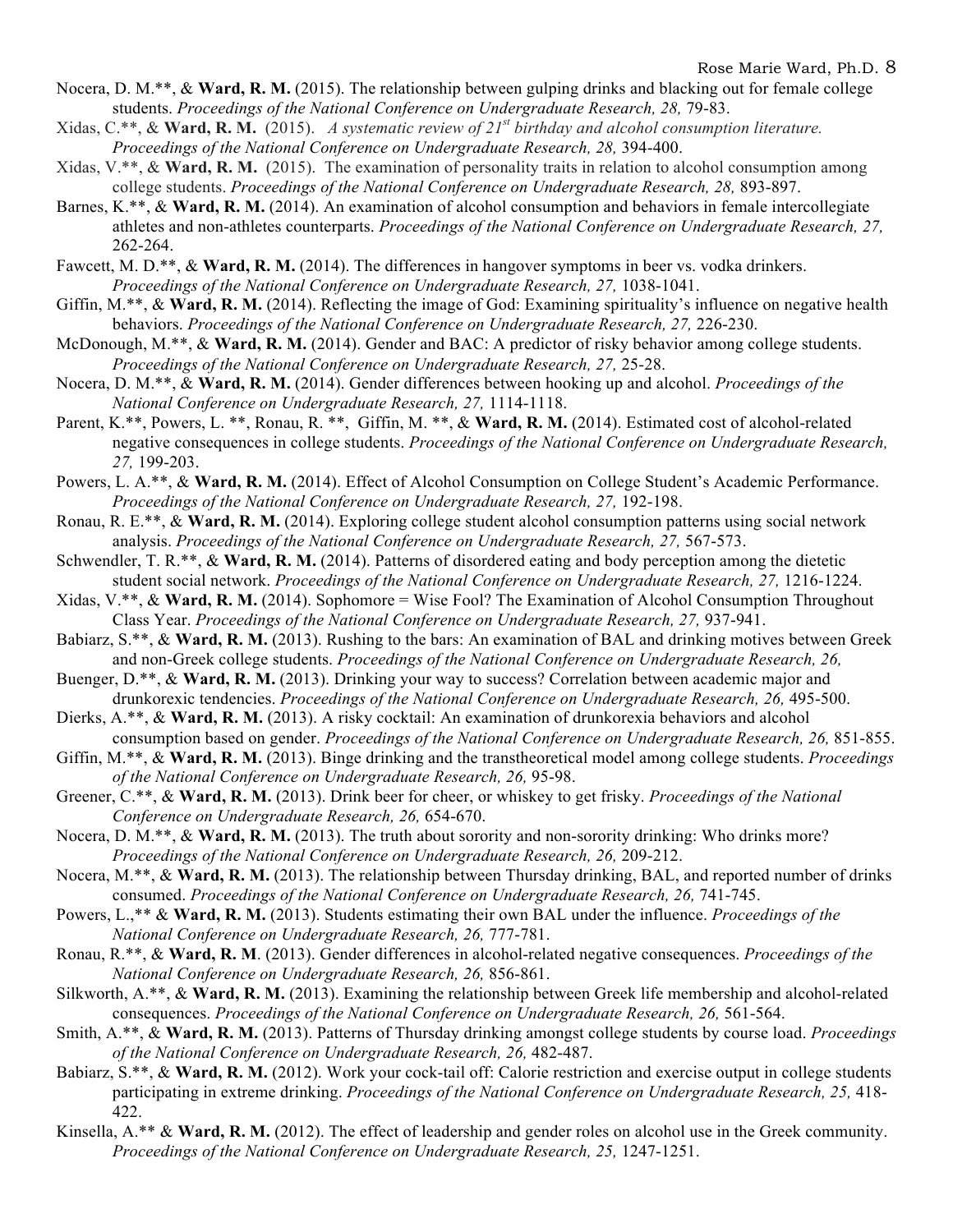- Fath, K.\*\* & **Ward, R. M.** (2011). But I got four hours: Examining sleep, exercise, and alcohol using a Transtheoretical framework. *Proceedings of the National Conference on Undergraduate Research, 24, 1557-1562.*
- Glassman, M.\*\* & **Ward, R. M.** (2011). "Risky business": Invincibility's link to health and alcohol consumption in college students. *Proceedings of the National Conference on Undergraduate Research, 24,* 115-120.
- Haydocy, A.\*\* & **Ward, R. M.** (2011). "Pregaming" and use of alcoholic energy drinks: Underage and of legal age college students. *Proceedings of the National Conference on Undergraduate Research*, 24, 1941-1945.
- Kleimeyer, K. J.\*\* & **Ward, R. M.** (2011). Social norms, body dissatisfaction, and eating disorder symptoms. *Proceedings of the National Conference on Undergraduate Research, 24,* 660-667.
- Leach-Wick, A.\*\* & **Ward, R. M.** (2011). Hooking-up, loving life, and loving yourself. *Proceedings of the National Conference on Undergraduate Research, 24,* 1884-1887.
- Mayer, A.\*\* & **Ward, R. M.** (2011). The relationship between emotional intelligence and eating disorder symptoms among college women. *Proceedings of the National Conference on Undergraduate Research, 24,* 593-598.
- Miller, A.\*\* & **Ward, R. M.** (2011). Intoxicated personalities: Drinking motives and types of drunks. *Proceedings of the National Conference on Undergraduate Research, 24,* 599-604.
- Thomas, L.\*\* & **Ward, R. M.** (2011). Examining the relationship between narcissism, alexithymia, an alcohol use among college students. *Proceedings of the National Conference on Undergraduate Research, 24, 329-333.*
- Altenau, K. D.\*\*, & **Ward, R. M.** (2010). Fear of AIDS and the alpha: If you guide the leader, the pack will follow. *Proceedings of the National Conference on Undergraduate Research,*
- Heilman, J. R. \*\* & **Ward, R. M.** (2010). What's eating college-age women? Exploring the correlation between eating disorders and emotional regulation. *Proceedings of the National Conference on Undergraduate Research,*
- Glassman, M. K.,\*\* & **Ward, R. M.** (2010). Examining perceived health and relationship satisfaction by college major. *Proceedings of the National Conference on Undergraduate Research,*
- Leech-Wick, A.,\*\* & **Ward, R. M.** (2010). Comfort mood: Clothing choices and emotional intelligence. *Proceedings of the National Conference on Undergraduate Research,*
- Mayer, A. W.,\*\* & **Ward, R. M.** (2010). Nutrition, spirituality, and the Transtheoretical Model of change. *Proceedings of the National Conference on Undergraduate Research,*
- Smart, S. S.,\*\* & **Ward, R. M.** (2010). An examination of spirituality, alcohol, and drug abuse using the Transtheoretical Model. *Proceedings of the National Conference on Undergraduate Research,*
- Thomas, L. R.,\*\* & **Ward, R. M.** (2010). The perfect couple: Examining levels of perfectionism in college student relationships*. Proceedings of the National Conference on Undergraduate Research,*
- Altenau, K. D. \*\* & **Ward, R. M.** (2008). The true reach of a parent's arm: Perceived parenting style and homesickness. *Proceedings of the National Conference on Undergraduate Research,*
- Beavis, K. A.\*\* & **Ward, R. M.** (2008). To couple or not to couple: The impact of college relationships on health**.** *Proceedings of the National Conference on Undergraduate Research,*
- Fleming, P.\*\* & **Ward, R. M.** (2008). Sexual assault on our campus: A prevention program's evaluation. *Proceedings of the National Conference on Undergraduate Research,*
- Heilman, J. R.\*\* & **Ward, R. M.** (2008). All in the family: The influence of family attitudes towards sex and number of sexual partners. *Proceedings of the National Conference on Undergraduate Research,*
- Landes, E. A.\*\* & **Ward, R. M.** (2008). Absence makes the heart grow fonder…for some**.** *Proceedings of the National Conference on Undergraduate Research,*
- Mosconi, M. L. \*\* & **Ward, R. M.** (2008). Self-esteem, loneliness, and relationship satisfaction as predictors of romantic partner qualities. *Proceedings of the National Conference on Undergraduate Research,*
- Popson, H. C.\*\* & **Ward, R. M.** (2008). Sexual assault and the alpha persona. *Proceedings of the National Conference on Undergraduate Research,*
- Rosing, L. M. \*\* & **Ward, R. M.** (2008). Dressed to impressed: Emotional intelligence and clothing choices. *Proceedings of the National Conference on Undergraduate Research,*
- Beavis, K. A.\*\* & **Ward, R. M.** (2007). I love you, I love you not: Factors in relationship satisfaction. *Proceedings of the National Conference on Undergraduate Research, 21*, 1344-1350.
- Calobrisi, J. C.\*\* & **Ward, R. M.** (2007). Let's talk about sex…wait, are you on the pill? *Proceedings of the National Conference on Undergraduate Research, 21*, 1549-1553.
- Harlow, K. E.\*\* & Ward, R. M. (2007). The (dis)honest truth: Motivation, academic identity, and their effect on undergraduate dishonesty. *Proceedings of the National Conference on Undergraduate Research, 21*, 1351-1357. (
- Heilman, S. C.<sup>\*\*</sup> & Ward, R. M. (2007). Can honors be more than that "dorky dorm"? Effects of first-year living communities on college adjustment and satisfaction. *Proceedings of the National Conference on Undergraduate Research, 21*, 1638-1643.
- McCormick, S. C.\*\* & **Ward, R. M.** (2007). Don't sweat the small stuff… An analysis of stress and self-care in college students. *Proceedings of the National Conference on Undergraduate Research, 21*, 1604-1609.
- Sullivan, C.\*\* & Ward, R. M. (2007). Stigma turns deadly: The effect of stigma on the treatment and prevention of sexually transmitted diseases. *Proceedings of the National Conference on Undergraduate Research, 21*, 1338-1343.